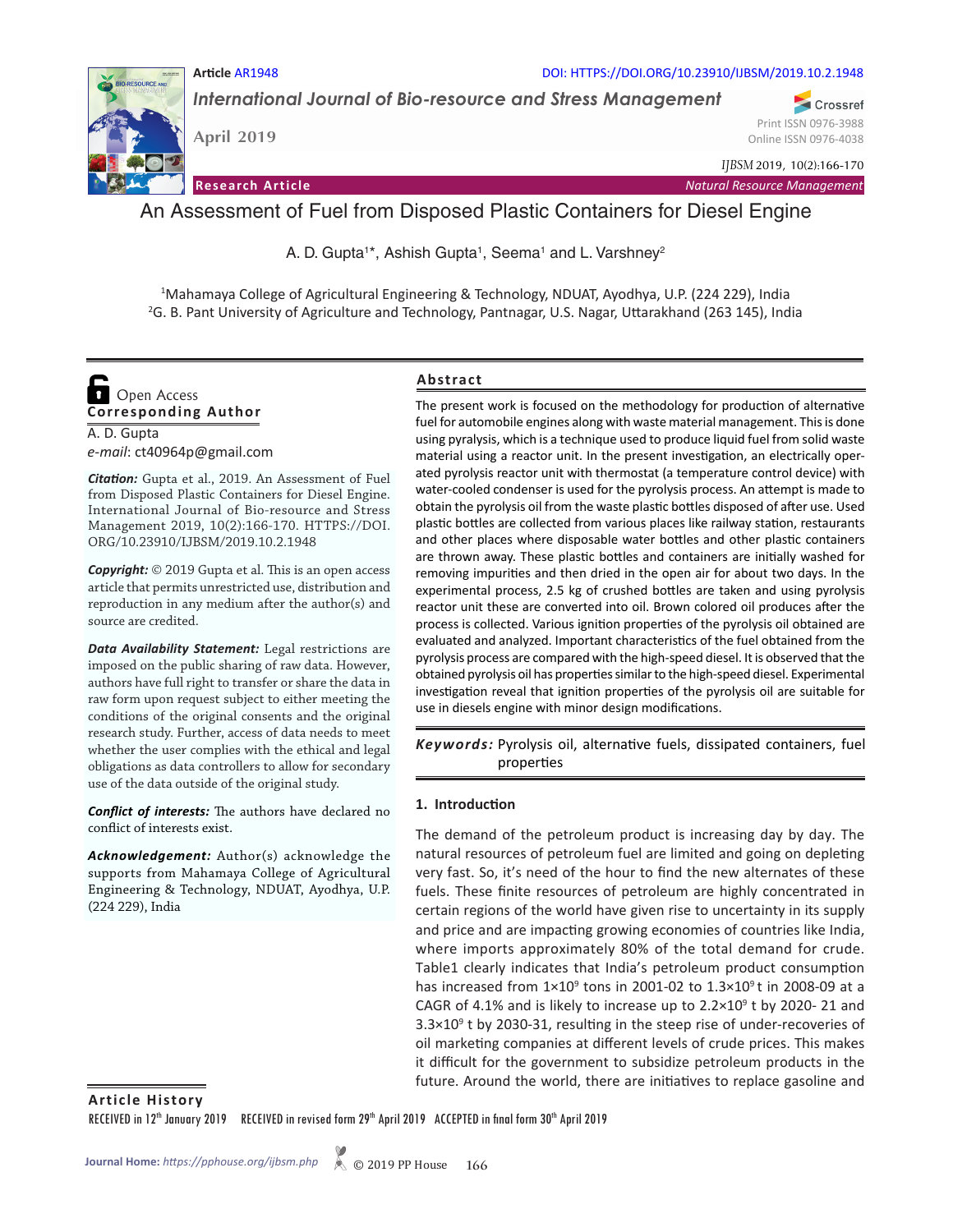diesel fuel due to the impact of fossil fuel crisis and hike in oil price. Millions of dollars are being invested in the search for alternative fuels. On the other hand, the disposal of plastic from various packagings like water containers is becoming more and more complex (Kaminsky and Menzel, 2012). The development of alternative-fuel technologies are investigated to deliver the replacement of fossil fuel. The focused technologies are bio-ethanol, bio-diesel lipidderived biofuel, dissipated oil recycling, pyrolysis, gasification, dimethyl ether, and biogas. To convert waste material into fuel is an effective way of waste management, that creates a research scenario is in this field since last two decayed. Many researchers are focusing on the conversion of waste into fuel. In the earlier period Scott et al., 1985 Liquid products (Biofuel) was developed from pyrolysis of wood and cellulose in the initial stage. Further Adjaye and Bakhshi(1995) work on catalytic upgrading of a bio-oil obtains from fast pyrolysis of biomass. Agrawal (1988) describes pyrolysis of cellulose by three-reaction model. Tsai et al. (2006) work on pyrolysis of rice straw, sugarcane bagasse and coconut shell in an inductionheating reaction. Zheng et al. (2007) produce Bio-oil from the cotton stalk. Marsman et al. (2007) worked for Identification of components in fast pyrolysis oil and upgraded products by comprehensive two-dimensional gas chromatography and flame ionization detection. Pyrolysis of Bangladeshi was done by Islam et al. (2008) for the production of liquids fuels and chemicals. Vispute and Huber (2009) work on wooden derived pyrolysis oil. Pine trees waste was used for the study of decomposition characteristic by Kim et al. (2010). Heo et al. (2010) work on Fast pyrolysis of rice husks under different reaction conditions. Cunha et al. (2011) attempt on the low-temperature conversion of waste biomass (sugarcane bagasse) to bio-oil to liquids and study effect of combined hydrolysis. Guo et al. (2011) reported similar work with rice husk. On the other hand, appropriate waste management strategy is another important aspect of sustainable development since the waste problem is concerned in every city (Rutz and Janssen, 2007). In the current scenario, the researchers are focusing on waste management. Panda et al., 2010, Sarker et al., 2011, Sharma and Murugan 2013 Vardon et al., 2013, Sharma et al., 2014, Pham et al., 2015, Shi et al., 2016 and Bulukumar et al., 2018 etc. work on alternate fuel along with waste management. India ranks seventh in the production and eighth largest end user in plastic packaging. Indian food packaging Industry plays a very vital role in the Indian national economy. It is estimated that 3.5 MMT of plastic containers are scraped globally from which 28% comes from the emerging market likes India, Southeast Asia, China, India, South America, South Africa, and Eastern Europe. In India, million tons of scrap containers are available annually. This figure is increasing at a very high rate as the number of vehicles is increasing in various sectors and abuts to reach the Western level. It has become a major issue to dispose of the waste containers which has become a major environmental concern globally. The main reason for this is that increasing use of the packaging as well as population, especially in the industrialized nations. The main reason for the problem caused by dissipated packaging is that it is not biodegradable and if there is no proper management it will remain in the same state for several decades (Wankhade and Bhattacharya, 2007), Now a day's using these dissipated plastic containers pyrolysis oil is produced by many companies using pyrolysis process. The produced oil has some properties in resemblance to diesel oil.

#### **2. Materials and Methods**

Pyrolysis oil from crushed plastic bottles was derived in 2018 during the project work in institution. In the present work, from crushing machines installed at railways stations were used. The crushed bottles were washed, dried and fed into a mild steel pyrolysis reactor unit. The schematic diagram of the pyrolysis process is given in Figure 1. The pyrolysis reactor used was a fully insulated cylindrical chamber of inner diameter 300 mm and outer diameter 310 mm and height 600 mm. A pressure gauge to measure the reactor pressure was mounted on the top of the reactor. Vacuum was created in the pyrolysis reactor by supplying nitrogen from the inert gas cylinder. For heating of reactor the outer surface was covered with auxiliary heater made of Nichrome wire rounded around the reactor. Auxiliary heater is designed to give peak power up to 10 kW and power can be adjusted using an autotransformer. A thermostat was used to control the temperature of the reactor. The process was carried out between 400 °C and 600 °C in the reactor for 5 hour. Initially for one hour temperature is kept near 400 °C then it is increased and maintains at 600 °C. The products of pyrolysis in the form of vapour were sent to a water cooled condenser and the condensed liquid was collected as a fuel. Water was continuously circulated through the inlet of water condenser and left the condenser through the water outlet. Condensed oil was collected in an oil collection tank. The oil was drained through the outlet of the oil collection tank. Non-condensable gases were collected in a gas bag.



1. Pyrolysis Reactor (with auxiliary heater); 2. Pressure Gauge 3. Condenser; 4. Oil Collector; 5. Gas Flow Meter 6. Gas collector

Figure 1: The schematic diagram of the pyrolysis process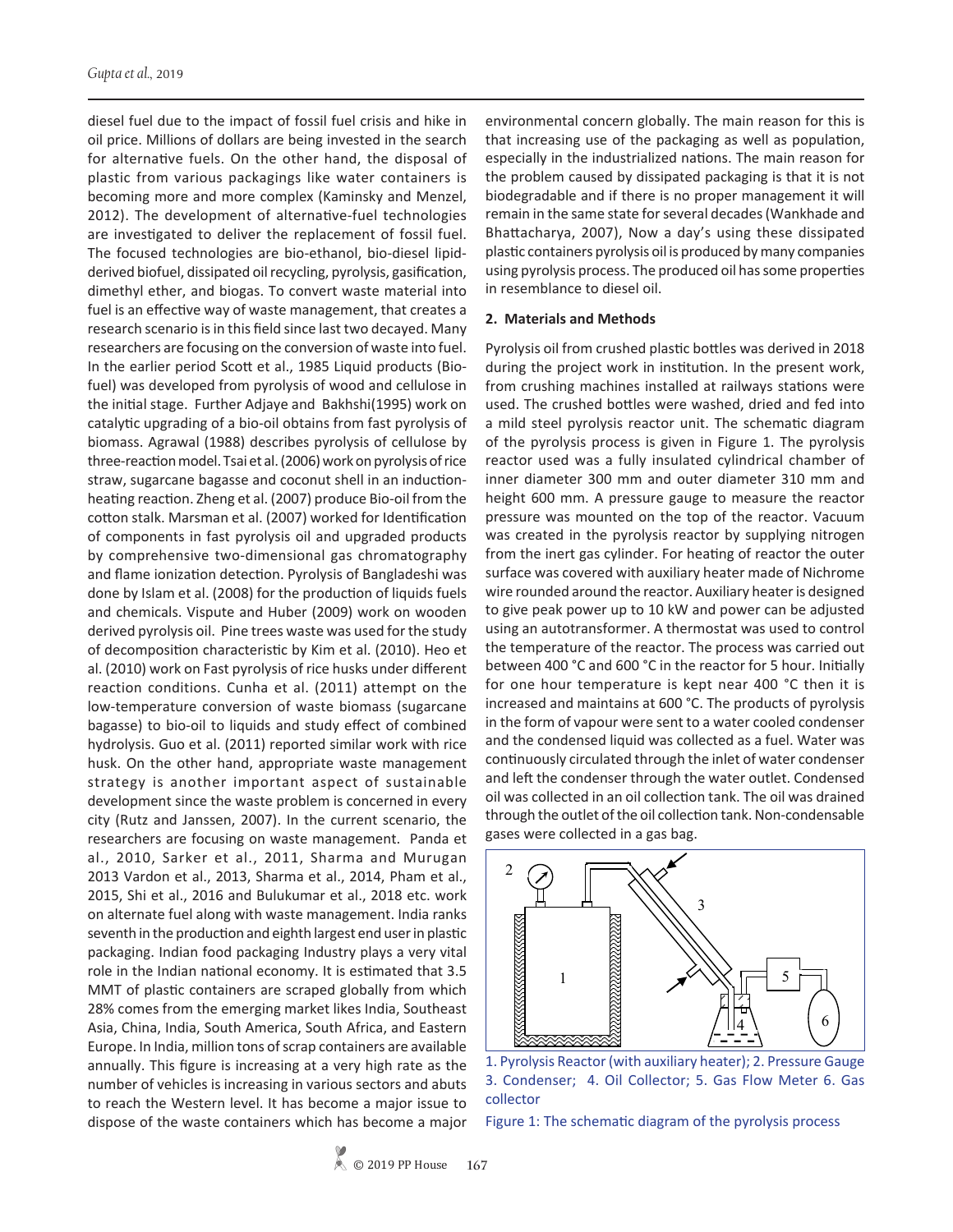The non-condensable gases were let out to atmosphere. The CPO collected was crude in nature. For an output of 1 kg of CPO about 1.75 kg of crushed plastic bottles feedstock was required. The products yielded from the process are: pyrolysis oil (50%), gas products (42%) and char (8%). The heat energy required to convert the crushed plastic bottles into the products was around 7.95 MJ  $kg<sup>-1</sup>$ . The elemental composition of CPO is given in Table 1. Since the oil collected for this study was untreated, the CPO contains low and high volatile fractions.

Table 1: Consumption of petroleum products, 2001-02 to 2030-31(106 ×t)

| Product                         |       | <b>Actual Consumption</b> |       | Protection |       |       |
|---------------------------------|-------|---------------------------|-------|------------|-------|-------|
|                                 | 2001- | 2004-                     | 2008- | CAGR       | 2020- | 2030- |
|                                 | 2002  | 2005                      | 2009  | $2002 -$   | 2021  | 2031  |
|                                 |       |                           |       | 09         |       |       |
| MS                              | 7     | 8.3                       | 11.3  | 7          | 25.4  | 49.9  |
| <b>HSD</b>                      | 36.5  | 39.7                      | 51.7  | 5.1        | 93.5  | 153.4 |
| <b>SKO</b>                      | 10.4  | 9.4                       | 9.3   | $-1.6$     | 7.6   | 6.5   |
| LPG                             | 7.7   | 10.2                      | 12.2  | 6.7        | 26.6  | 51.1  |
| Sensitive<br>product            | 61.7  | 67.5                      | 84.4  | 4.6        | 144.4 | 22.6  |
| Free in-<br>dustrial<br>product | 38.7  | 44.1                      | 49    | 3.4        | 73.3  | 102.6 |
| Total                           | 100.4 | 111.6                     | 133.4 | 4.1        | 217   | 325.6 |

## **3. Results and Discussion**

Properties of dissipated containers pyrolysis oil obtained in laboratories are analysis and compared with typical diesel fuel. The liquids obtained are dark brown colored products, resembling petroleum fractions. The carbon residue result for the dissipated containers oil is 0.75%.The carbon residue test is a measure of the tendency of the oil to form carbon, particularly when the oil is combusted in the absence of large excess air or when the fuel is subject to evaporation and pyrolysis. A high carbon residue result may lead to coking (formation of solid residue from oil) of fuel injector nozzles in a diesel engine or spray combustion orifices. The typical diesel fuel shown in Table 2 has a carbon residue of approximately 0.08% however; fuel oils used in very large diesel engines may have carbon residues up to12% (Williams et al., 1998), Cetane number or CN is a measurement of the combustion quality of diesel during compression ignition. CN is actually a measure of a fuel's ignition delay; the time period between the start of injection and the first identifiable pressure increase during combustion of the fuel. In a particular diesel engine, higher Cetane fuels will have shorter ignition delay periodsthan lower Cetane fuels. Cetane number of dissipated containers oil is 43 which is less than normal Cetane requirement. Bifueling or blending is the simplest technique for admitting

| Table 2: Properties of container pyrolysis oil |                                                      |                         |                   |                   |  |  |  |  |
|------------------------------------------------|------------------------------------------------------|-------------------------|-------------------|-------------------|--|--|--|--|
| SI.<br>No.                                     | Standard euro iv Diesel<br>(Bhatt P.M., Patel, 2012) | <b>Diesel</b><br>sample | <b>CPO</b>        |                   |  |  |  |  |
|                                                | Characteristic re-<br>quirement                      | Actual<br>results       | Actual<br>results | Actual<br>results |  |  |  |  |
| 1.                                             | Acidity mgKOH g-1                                    | Nill                    | Nill              | Nill              |  |  |  |  |
| 2.                                             | Ash (%), by mass                                     | 0.01                    | Nil               | 0.04              |  |  |  |  |
| 3.                                             | Carbon Residue (%)<br>By mass                        | 0.3                     | 0.08              | 0.75              |  |  |  |  |
| 4.                                             | Cetane Number                                        | 51                      | 52                | 43                |  |  |  |  |
| 5.                                             | Cetane Index                                         | 46                      | 48                | 38                |  |  |  |  |
| 6.                                             | Density at 15 °C<br>$kg \, \text{m}^{-3}$            | 820-845                 | 828               | 880               |  |  |  |  |
| 7.                                             | Kinematic Viscosity<br>cSt at 40 °C                  | $2.0 - 4.5$             | 2.59              | 6.4               |  |  |  |  |
| 8.                                             | C                                                    |                         | 86                | 84                |  |  |  |  |
| 9.                                             | н                                                    |                         | 23                | 22                |  |  |  |  |
| 10.                                            | S                                                    |                         | 0.32              | 0.84              |  |  |  |  |
| 11.                                            | N                                                    |                         | <b>Trace</b>      | Trace             |  |  |  |  |
| 12.                                            | Water content mg<br>$kg^{-1}$                        | 200                     | Nil               | Nil               |  |  |  |  |
| 13.                                            | Copper strip                                         | Not                     | 1a                | 1a                |  |  |  |  |
|                                                | corrosion                                            | worse<br>than 1         |                   |                   |  |  |  |  |
| 14.                                            | Pour point, winter                                   | 3 °C                    | 5 °C              | 6 °C              |  |  |  |  |
| 15.                                            | <b>CFPP</b>                                          | $6^{\circ}$ C           | $5^{\circ}$ C     | 8°C               |  |  |  |  |
| 16.                                            | $CV$ , kCal $kg^{-1}$                                |                         | 10800             | 10450             |  |  |  |  |
| 17.                                            | PAH, % by mass                                       | 11                      | 6                 | 24                |  |  |  |  |
| 18.                                            | Sediments, % by<br>mass                              | Nil                     | Nil               | Nil               |  |  |  |  |

fuels with low Cetane number in high compression engines. Generally, diesel engines run well with a CN from 40 to 55. The Kinematic viscosity of the dissipated containers oil is 6.4 cSt at 40 °C which is slightly higher than the limits specified for Euro IV diesel fuel. Viscosity affects injector lubrication and fuel atomization. Fuels with low viscosity may not provide sufficient lubrication for the precision fit of fuel injection pumps or injector plungers resulting in leakage or increased wear. Fuels which do not meet viscosity requirements can lead to performance complaints. Fuel atomization is also affected by fuel viscosity. Diesel fuels with high viscosity tend to form larger droplets on injection which can cause poor combustion and increased exhaust smoke and emissions. The flash point of a liquid fuel is the temperature at which the oil begins to evolve vapors in sufficient quantity to form a flammable mixture with air. The temperature is an indirect measure of volatility and serves as an indicator of the fire hazards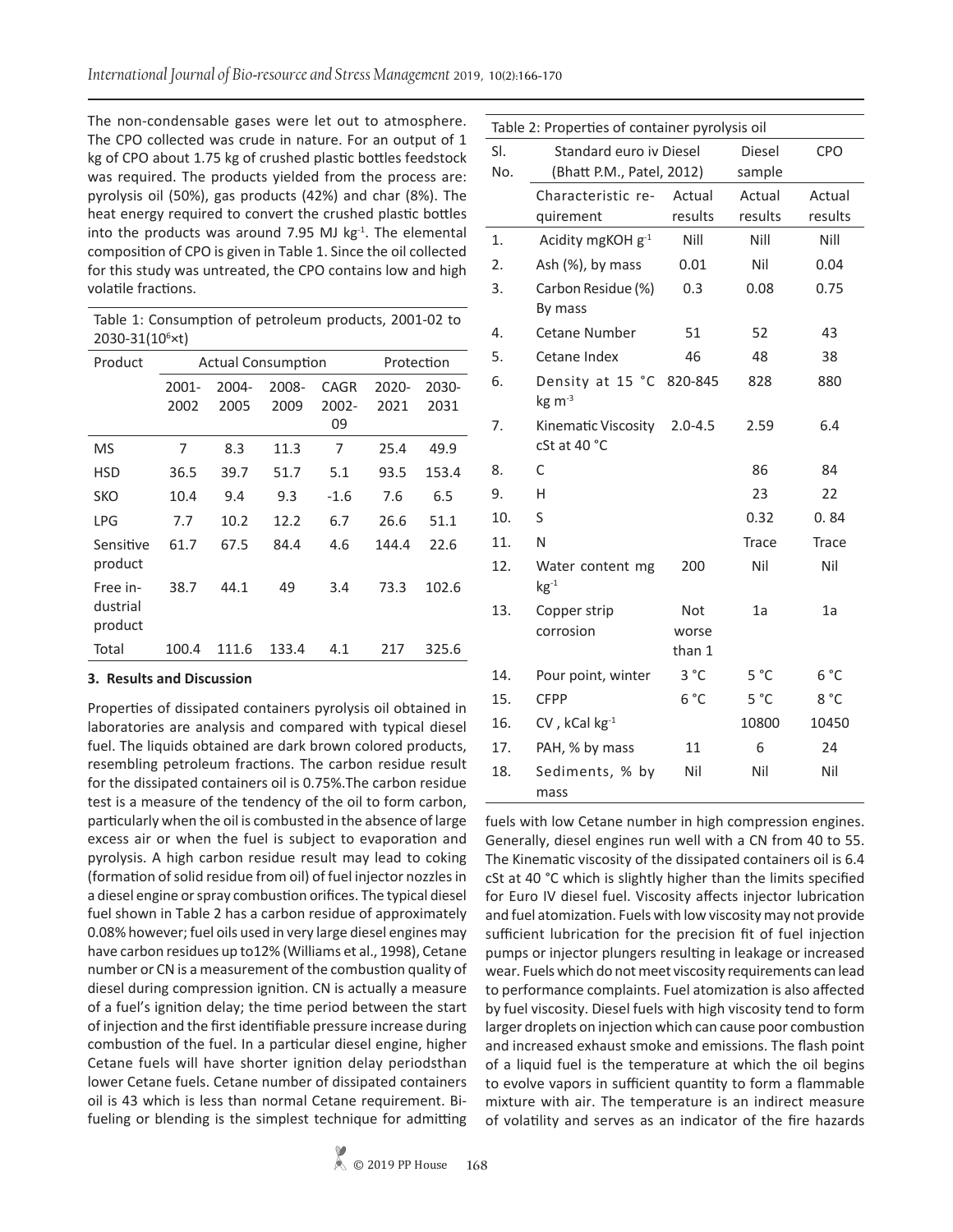associated with storage and application of the fuel. The flash point of the dissipated containers -derived oil is 32. The flash point is low when compared to petroleum refined fuel. But in general it is slightly lower than the limit specified for euro diesel. The low flash points of the dissipated containers oil were not surprising since the oil represents un-refined oil with a mixture of components having a wide distillation range. The carbon and hydrogen contents of the dissipated containers oil are comparable with that of diesel fuel. The sulphur content of the dissipated containers oil is 0.84% which is less than that found by other researchers. The sulphur content is found less than that of a light to medium fuel oil. Nitrogen content is found similar to that of diesel fuel but quite less than that of a light fuel oil and a heavy fuel oil. Higher nitrogen content of the fuel may contribute to the formation of  $NO<sub>x</sub>$  on combustion. Water and sediment can and will cause shortened filter life or plugged fuel filters which can in turn lead to fuel starvation in the engine. In addition, water can have negative impact on fuel corrosion and on microbial growth which is found to be nil for the dissipated containers oil. The copper strip corrosion test indicates potential compatibility problems with fuel system components made of copper, brass or bronze. The limit requires that the fuel not darken these parts under the test conditions. Pour Point is the temperature at which fuel thickens and will not pour and the value of pour point for dissipated containers oil is found to be 5 °C.Cold Filter Plug Point (CFPP) is the temperature at which fuel crystals have agglomerated in sufficient amounts to cause a test filter to plug. The CFPP is less conservative than the cloud point, and is considered by some to be a better indication of low temperature operability and is found to be 8 °C for the derived oil. The calorific value of the dissipated containersoil is 10450 kcal  $kg<sup>-1</sup>$ . The calorific value is high and comparable with that of a diesel fuel oil, indicating the potential for the use of dissipated containers derived oils as fuel. Polycyclic Aromatic Hydrocarbons (PAHs) are a group of chemicals that occur naturally in coal, crude oil and gasoline. PAHs also are present in products made from fossil fuels. Some of the PAH have been shown to be carcinogenic and/or mutagenic. PAHs also can be released into the air during the incomplete burning of fossil fuels. The less efficient the burning process, the more PAHs is given off but studies have shown that combustion of dissipated containers oil with excess air results in negligible emissions of PAH. Since diesel engine always operates lean with combustion efficiency of 98% there may be less emission of PAH. Table 2 shows the concentration of the main PAH in the dissipated containers pyrolysis oil compared to the diesel fuel and is found to be 24% by mass for dissipated containers oil almost double the value of diesel (Kaminsky and Menzel, 2012).

## **4. Conclusion**

Due to presence of sediments and contaminant, there is need to purify the pyrolysis oil for the use in diesel engine. Pyrolysis oil has certain properties which resemble with high speed diesel, thus the production of bio-fuel is a pioneering idea to solve energy crisis along with the waste management. We can also say that the pyrolysis oil can be used as alternate fuel with specific treatment and design modification of CI engine.

## **5. Acknowledgement**

Author(s) acknowledge the supports from Mahamaya College of Agricultural Engineering & Technology, NDUAT, Ayodhya, U.P. (224 229), India

## **6. References**

- Adjaye, J.D., Bakhshi, N.N., 1995. Production of hydrocarbon by catalytic upgrading of a fast pyrolysis bio-oil. Comparative catalyst performance and reaction pathways. Fuel Processing Technology 45, 185–202.
- Agrawal, R.K.,1988. Kinetics of reactions involved in pyrolysis of cellulose Part I. The three-reaction model. Canadian Journal of Chemical Engineering 66, 403–412.
- Cunha, J.A., Pereira., M.M., Valente, L.M.M., de la Piscina, P.R., Homs, N., Santos, M.R.L., 2011. Waste biomass to liquids: low temperature conversion of sugarcane bagasse to bio-oil. The effect of combined hydrolysis treatments. Biomass and Bioenergy 35, 2106–2116.
- Rutz, D., Janssen, R., 2007. "Biofuel Technology Hand-book, *WIP renewable energies,* project report "Biofuel Marketplace", 152.
- Guo, X., Wang, S., Wang, Q., Guo, Z., Luo, Z., 2011. Properties of bio-oil from fast pyrolysis of rice husk. Chinese Journal of Chemical Engineering 19, 116–210.
- Heo, H.S., Park, H.J., Park, S.H., Kim, S., Suh, D.J., Suh, Y.M., 2010. Fast pyrolysis of rice husks under different reaction conditions. Industrial & Engineering Chemistry 16, 27–31.
- Islam, M.R., Tushar, M.S.H.K., Haniu, H., 2008. Production of liquids fuels and chemicals from pyrolysis of Bangladeshi bicycle/rickshaw tire wastes. Journal of Analytical and Applied Pyrolysis 82, 96–109.
- Kim, S.S., Kim, J., Park, Y.H., Park, Y.K., 2010. Pyrolysis kinetics and decomposition characteristic of pine trees. Bioresource Technology 1001, 9797–9802.
- Marsman, J.H., Wildschut, J., Mahfud, F., Heeres, H.J., 2007. Identification of components in fast pyrolysis oil and upgraded products by comprehensive two-dimensional gas chromatography and flame ionisation detection. Journal of Chromatography 1150, 21–27.
- Scott, D.S., Piskorz, J., Radlein, D., 1985. Liquid products from the fast pyrolysis of wood and cellulose. Industrial & Engineering Chemistry Process Design and Development 24, 5881–5888.
- Tsai, W.T., Lee, M.K., Chang, Y.M., 2006. Fast pyrolysis of rice straw, sugarcane bagasse and coconut shell in an induction-heating reaction. Journal of Analytical and Applied Pyrolysis 76, 230–237.